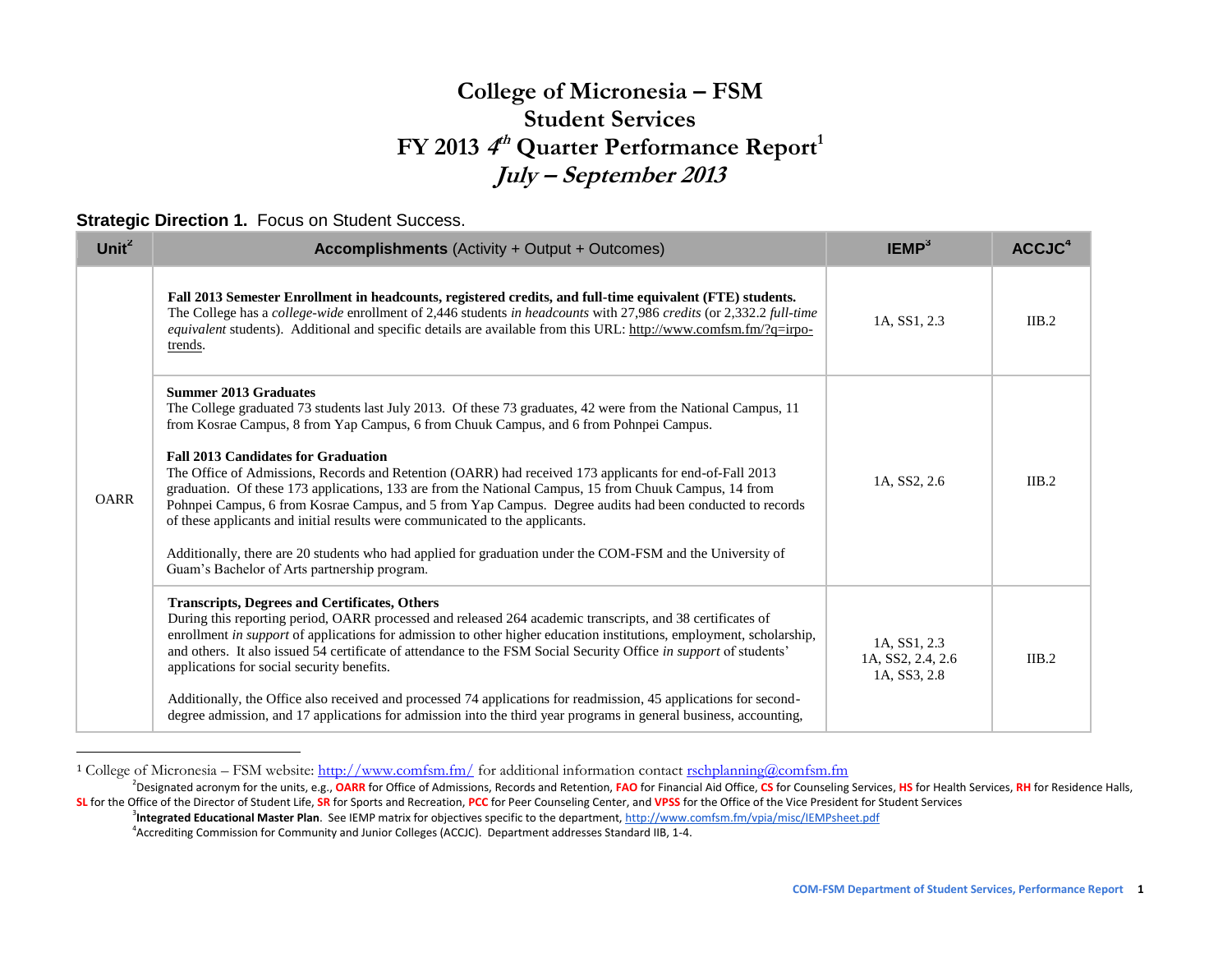|             | and public health.                                                                                                                                                                                                                                                                                                                                                                                                                                                                                                                                                                                                         |                               |       |
|-------------|----------------------------------------------------------------------------------------------------------------------------------------------------------------------------------------------------------------------------------------------------------------------------------------------------------------------------------------------------------------------------------------------------------------------------------------------------------------------------------------------------------------------------------------------------------------------------------------------------------------------------|-------------------------------|-------|
|             | OARR released 80 degrees and 13 certificates of achievement to graduates.                                                                                                                                                                                                                                                                                                                                                                                                                                                                                                                                                  |                               |       |
|             | <b>Pell Awards</b><br>The Financial Aid Office (FAO) processed 327 Pell awards during the reporting period. Of these 327 awards, 185<br>were for the National Campus, 56 and 86 for Chuuk and Pohnpei Campuses, respectively, representing a total Pell<br>payment of US\$ 825,241.00. Individual account for these 327 students had been posted in the COM-FSM SIS, and<br>credit balances were issued checks for their indirect costs.                                                                                                                                                                                   | 1A, SS2, 2.4, 2.6             | IIB.2 |
| <b>FAO</b>  | The office processed 299 SEG Work Study applications received from students attending the National Campus the<br>Fall 2013.                                                                                                                                                                                                                                                                                                                                                                                                                                                                                                | 1A, SS2, 2.4, 2.6             | IIB.2 |
|             | The office published the 2013 issue of the Financial Aid Handbook. The handbook is geared to providing<br>reference or guide to students in terms of policies and procedures related to financial aid at the College.                                                                                                                                                                                                                                                                                                                                                                                                      | 1A, SS2, 2.4, 2.6             | IIB.2 |
| <b>VPSS</b> | The Office of the VPSS had awarded <i>certificates of organizations</i> to 19 recognized student clubs and associations.<br>Distributed by type or purpose: academic $(5)$ , cultural and ethnic heritage $(5)$ ,<br>Religious (1), career related (1), recreational and athletics (2), and social and political (5).                                                                                                                                                                                                                                                                                                      | 1A, SS2, 2.4, 2.5             | IIB.2 |
|             | The Office of the VPSS extended fiscal and other types of support to 13 activities hosted or sponsored by<br>recognized student clubs and associations. As required, clubs or associations have to articulate intended objectives<br>or outcomes of sponsored activities, established criteria (or targets) for success, and types of assessments.<br>Additionally, they were also required to <i>report</i> the results of the assessments made about their activities.                                                                                                                                                   | 1A, SS2, 2.4, 2.5             | IIB.2 |
|             | The Office of the VPSS published the 2013 Student Handbook. The handbook is geared to providing reference or<br>guide to students in terms of registration procedure, pertinent policies on student conduct and discipline, directory<br>or contact information of academic and support services, and others.                                                                                                                                                                                                                                                                                                              | 1A, SS2, 2.4, 2.5, 2.6        | IIB.2 |
| CS          | To ensure the <i>support services</i> are available especially to <i>at-risk</i> students, the Counseling Services' A+ Tutoring<br>Center had contracted 12 upper-class students and faculty members as tutors to assist students in the following<br>subject areas: education, English and literatures, computer and information systems, mathematics, natural sciences,<br>and social science. The Counseling Services' log showed that 45 students availed of the tutoring services<br>extended by its A+ Tutoring Center during the reporting period.                                                                  | 1A, SS2, 2.4,<br>1A, SS3, 2.8 | IIB.2 |
|             | The Counseling Services' log further showed that there were 623 visits that included students seeking academic,<br>personal, career, and other types of counseling.                                                                                                                                                                                                                                                                                                                                                                                                                                                        | 1A, SS2, 2.4,<br>1A, SS3, 2.8 | IIB.2 |
|             | Training was facilitated last July 22-25, 2013 to 24 <i>student</i> peer advisers who assisted in the Fall 2013 orientation.<br>The Office coordinated the Fall 2013 orientation for incoming new freshman and transfer students last August 5-8,<br>2013. The orientation was designed to provide new and transfer students <i>guides</i> to important academic dates, the<br>registration process, academic standards and policies, available support services, co-and extra-curricular activities,<br>and others. To determine the effectiveness of the orientation program based on perceived level of satisfaction, a | 1A, SS2, 2.4,<br>1A, SS3, 2.8 | IIB.2 |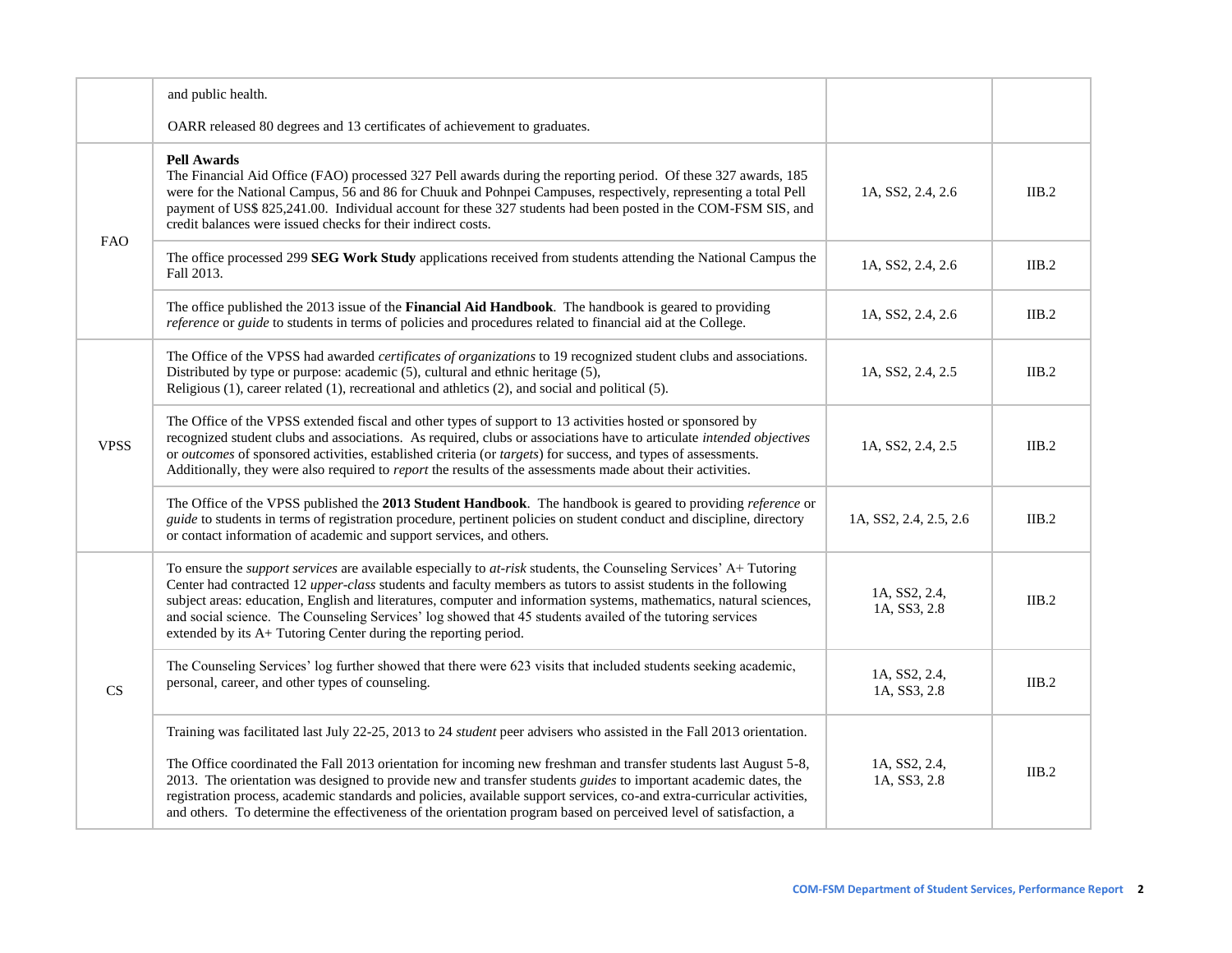|              | survey was administered to nonprobability samples of students. IRPO is yet to provide the tabulated results and<br>analysis of the survey conducted.                                                                                                                                                                                                                                                                                                                                                                                                                                                                                                                                                                                                                                                                                                                                                                                                                                                                                                                                                                                                               |                   |       |
|--------------|--------------------------------------------------------------------------------------------------------------------------------------------------------------------------------------------------------------------------------------------------------------------------------------------------------------------------------------------------------------------------------------------------------------------------------------------------------------------------------------------------------------------------------------------------------------------------------------------------------------------------------------------------------------------------------------------------------------------------------------------------------------------------------------------------------------------------------------------------------------------------------------------------------------------------------------------------------------------------------------------------------------------------------------------------------------------------------------------------------------------------------------------------------------------|-------------------|-------|
|              | The College's Counseling Services and Education USA hosted a College Fair last September 20, 2013. The<br>activity was participated by more or less 500 participants basically high school seniors from the various private<br>and public secondary schools in Pohnpei. To determine the perceived level of satisfaction of the participants about<br>the College Fair, a survey was administered to a nonprobability sample of participants. Tabulated results of the<br>survey showed 97% positive rating.                                                                                                                                                                                                                                                                                                                                                                                                                                                                                                                                                                                                                                                       | 1A, SS1, SS4      | IIB.2 |
| <b>HS</b>    | During the reporting period, the College's Campus Nurse logged 1,347 visits to the dispensary (clinic). These<br>visits involved students seeking treatments of flu/cold syndrome; minor injuries, generalized aches, pains and<br>headaches; eyes, ears, and nose-related problems; skin diseases or infections; gastro-intestinal related problems;<br>and genito-urinary related problems. Additionally, visits also involved students seeking counsels on reproductive<br>health and family planning including screening for non-communicable diseases, prophylaxis treatment,<br>prescription refills, and others.<br>The Campus Nurse facilitated a presentation on "Herpes Simplex Type I" participated by 52 students of our<br>residence halls (RH) for men and women. To assess the level of knowledge gained by the participants about the<br>subject area, a pre-test was administered prior to the presentation, and post-test, after the presentation. The<br>tabulated results and analysis of the pre- and post-tests is reported in the unit's 2012-2013 Assessment posted in<br>the TracDat, https://comfsm.tracdat.com/tracdat/faces/index.jsp. | 1A, SS2, 2.4, 2.5 | IIB.2 |
| <b>RH/SL</b> | There are 135 students residing at the College's residence halls. Of these 135 residents, 66 (49%) are residents of<br>the residence hall for women, and 69 (51%), residence hall for men. Furthermore, there are 45 resident students<br>from the State of Chuuk, 32 from the State of Kosrae, 56 from Yap State, one from Japan, and one from an outer-<br>island of Pohnpei.                                                                                                                                                                                                                                                                                                                                                                                                                                                                                                                                                                                                                                                                                                                                                                                    | IA, SS2, 2.4, 2.5 | IIB.2 |
| SL.          | The Office of the Director of Student Life organized the elections of the Student Body Association's 2013-2014<br>officers for National Campus. Election was held last September 9-10, 2013 where 435 full-time students elected:<br>Gasma Hadley, president; James Tatogmai, Jr., vice president; Lilly Billen, secretary; and Jon-Tyrone Celestine,<br>treasurer. The College's President and Chief Executive Officer inducted these officers into office during a brief<br>ceremony, September 20, 2013.                                                                                                                                                                                                                                                                                                                                                                                                                                                                                                                                                                                                                                                        | 1A, SS2, 2.4, 2.5 | IIB.2 |
| <b>SR</b>    | As part of the department's facilitated co-and extra-curricular activities, the Office of the Sports and Recreation<br>has hosted the 2013 Intramural Games. The activity, still in progress, is participated by 343 male and 108 female<br>students. Outdoor and indoor games included basketball, volleyball, softball, badminton, and billiard for men and<br>women.                                                                                                                                                                                                                                                                                                                                                                                                                                                                                                                                                                                                                                                                                                                                                                                            | 1A, SS2, 2.4, 2.5 | IIB.2 |

## **Strategic Direction 2.** Emphasize academic offerings in service to national needs.

| <b>Unit</b> | <b>Accomplishments (Activity + Output + Outcomes)</b> | <b>IEMP</b> | <b>ACCJC</b> |
|-------------|-------------------------------------------------------|-------------|--------------|
|             |                                                       |             |              |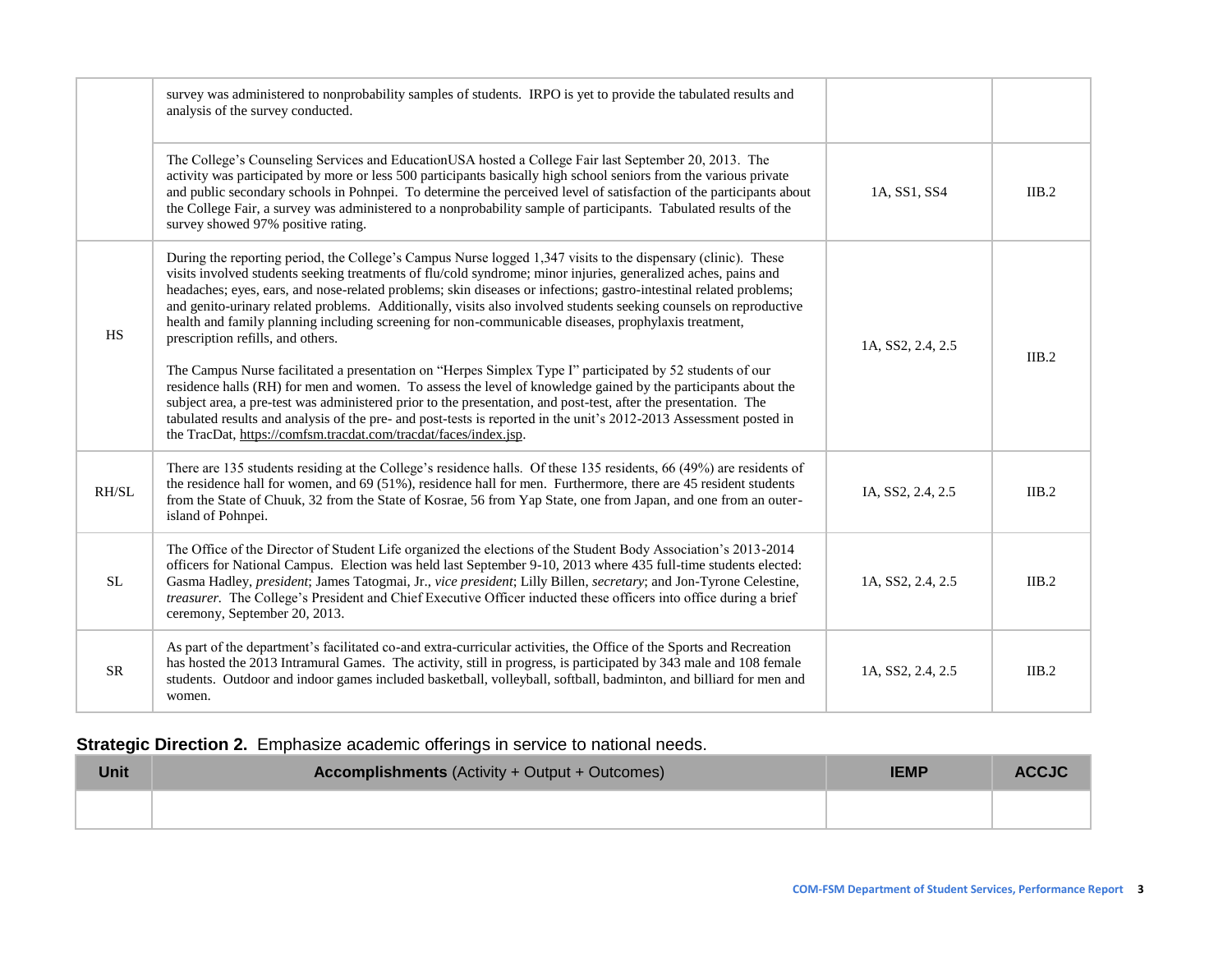### **Strategic Direction 3.** Be financially sound, fiscally responsible, and build resources in anticipation of future needs.

| <b>Unit</b> | <b>Accomplishments</b> (Activity + Output + Outcomes) | <b>IEMP</b> | <b>ACCJC</b> |
|-------------|-------------------------------------------------------|-------------|--------------|
|             |                                                       |             |              |
|             |                                                       |             |              |

#### **Strategic Direction 4.** Invest in and build a strong capacity in human capital.

| Unit        | <b>Accomplishments (Activity + Output + Outcomes)</b>                                                                                                                                                                                                                                                                                                                                                                                                                                                                                           | <b>IEMP</b>            | <b>ACCJC</b> |
|-------------|-------------------------------------------------------------------------------------------------------------------------------------------------------------------------------------------------------------------------------------------------------------------------------------------------------------------------------------------------------------------------------------------------------------------------------------------------------------------------------------------------------------------------------------------------|------------------------|--------------|
| <b>VPSS</b> | All the divisions and units under the College's department of Student Services had completed (or closed the loop)<br>their 2012-2013 Assessment Cycle that are posted (or now available) in the TracDat,<br>https://comfsm.tracdat.com/tracdat/faces/index.jsp. This is to address the College's 2013-2017 strategic goal 4.2,<br>specifically the focus on assessing the organization and leadership capacity, prioritizing identified organizational and<br>leadership capacity needs, and allocating resources to support capacity building. | 1A, SS1, SS2, SS3, SS4 | IIB.2        |
|             |                                                                                                                                                                                                                                                                                                                                                                                                                                                                                                                                                 |                        |              |

### **Strategic Direction 5.** Become a learning organization through development of a learning culture guided by learning leaders.

| <b>Unit</b> | <b>Accomplishments</b> (Activity + Output + Outcomes) | <b>IEMP</b> | <b>ACCJC</b> |
|-------------|-------------------------------------------------------|-------------|--------------|
|             |                                                       |             |              |
|             |                                                       |             |              |

### **Strategic Direction 6.** Evoke an image of quality.

| <b>Unit</b> | <b>Accomplishments</b> (Activity + Output + Outcomes) | <b>IEMP</b> | <b>ACCJC</b> |
|-------------|-------------------------------------------------------|-------------|--------------|
|             |                                                       |             |              |
|             |                                                       |             |              |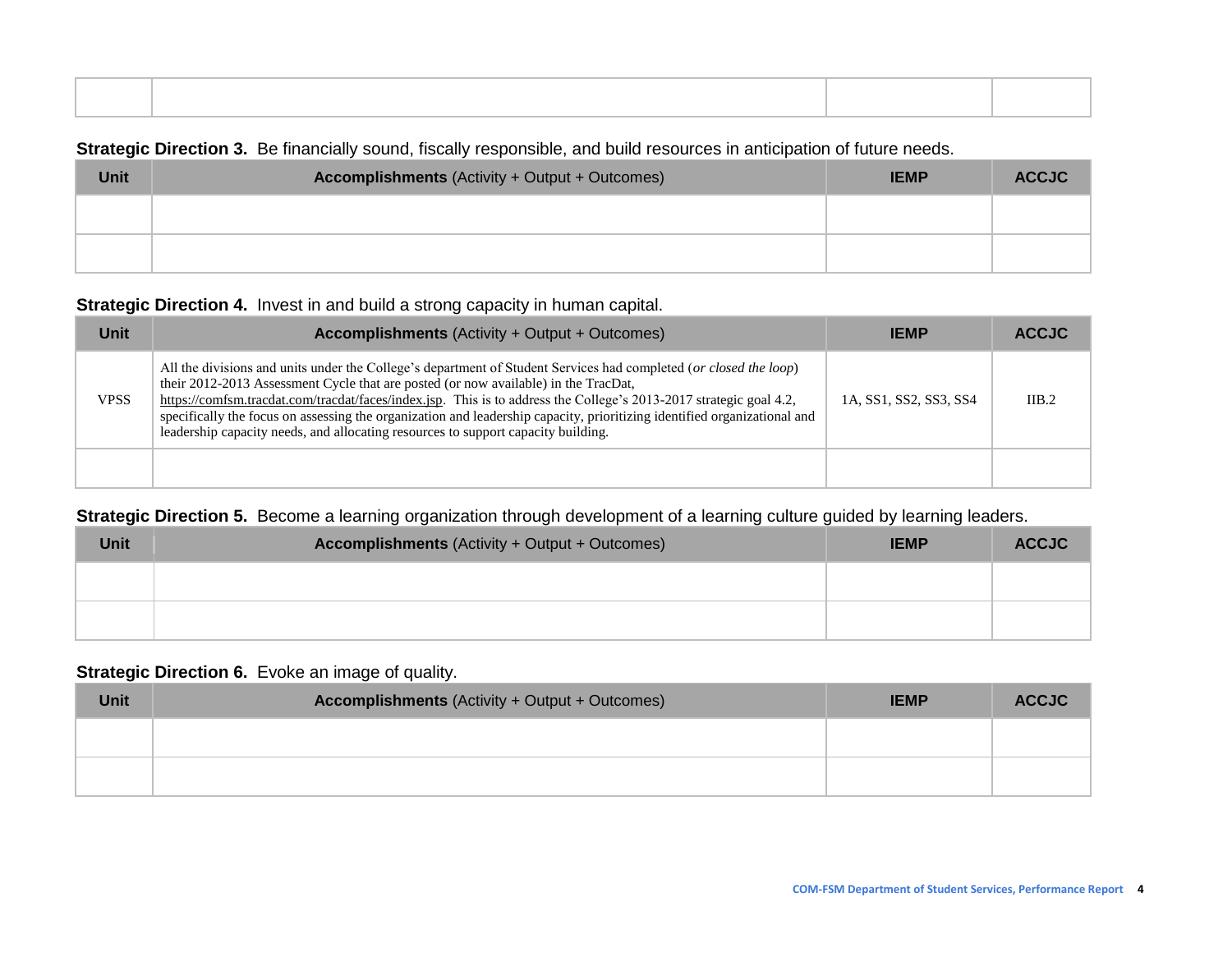## Department Responses to Self-Identified Issues **PLANNING AGENDA**

| <b>Planning Agenda Item</b>                                                                                                                                                                                                                                                                                                                                                                                                      | <b>ACCJC Standards</b> | <b>Work Completed and Evidence</b>                                                                                                                                                                                                                                                                                                                                                                                                                                                                      |
|----------------------------------------------------------------------------------------------------------------------------------------------------------------------------------------------------------------------------------------------------------------------------------------------------------------------------------------------------------------------------------------------------------------------------------|------------------------|---------------------------------------------------------------------------------------------------------------------------------------------------------------------------------------------------------------------------------------------------------------------------------------------------------------------------------------------------------------------------------------------------------------------------------------------------------------------------------------------------------|
| The college will continue to monitor the college's<br>policy on degree programs and graduation<br>requirements to ensure that all new degree<br>programs meet the requirements of this policy.                                                                                                                                                                                                                                   | IIA4 (1 of 1)          | This is an area of the Instructional Affairs.                                                                                                                                                                                                                                                                                                                                                                                                                                                           |
| The college will maintain its review of academic<br>honesty requirements of students through first<br>day of class review of academic honesty in course<br>syllabi and monitoring of disciplinary committee<br>actions related to academic honesty. A change in<br>the levels of referrals and suspension by the<br>disciplinary committee related to academic<br>honesty will result in development of an<br>intervention plan. | IIA7b (1 of 1)         | This is an area of the Instructional Affairs.                                                                                                                                                                                                                                                                                                                                                                                                                                                           |
| Training will be provided in the establishment of<br>unique cohorts (tracking SSSP students, internal<br>transfers from state sites, impact of tutoring<br>services, etc.) in the SIS to allow tracking of<br>impact of student services programs and services<br>on student learning.                                                                                                                                           | IIB1 (2 of 2)          |                                                                                                                                                                                                                                                                                                                                                                                                                                                                                                         |
| A policy on sexual harassment has been drafted<br>and initial review conducted by the student<br>services committee. The process will be<br>completed with a college-wide review and review<br>by the BOR and should be included in the college<br>catalog by March 2010.                                                                                                                                                        | IIB2 (1 of 1)          | A policy on Sexual Harassment is published in the College's general catalog (see 2011-2013 General<br>Catalog, p. 47, and in the current online version of the 2013-2014 General Catalog, p. 128, or URL:<br>http://www.comfsm.fm/publications/catalog-2013-2014/major-policies.pdf.<br>Now <i>defunct</i> Student Services Committee drafted and initially reviewed the policy in 2009; thence, in 2010,<br>the draft was submitted for college-wide review as well as by the College's legal counsel. |
| The college sees a need to improve the quality<br>and consistency in the reporting of student<br>services and tracking impact of those services.<br>To improve, the college will:<br>Establish cohorts in the SIS for tracking<br>$\bullet$<br>of impact of services on student<br>performance.<br>Develop a formal review process within<br>$\bullet$                                                                           | IIB3 (1 of 2)          |                                                                                                                                                                                                                                                                                                                                                                                                                                                                                                         |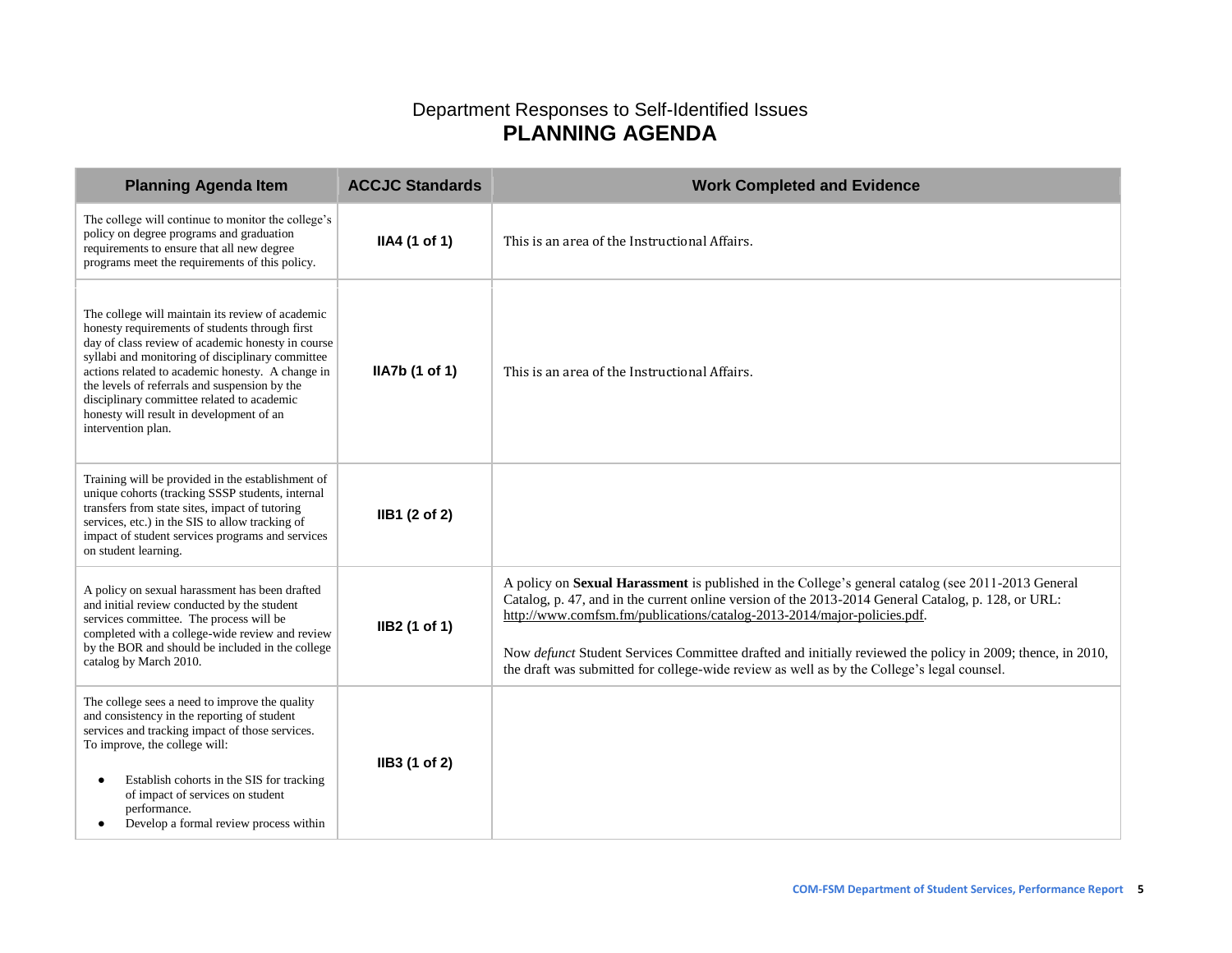| the student services department to<br>analyze SIS data for determining priority<br>areas of student needs.<br>Enhance the completeness and accuracy<br>of reporting on student services across all<br>sites.<br>Expand the analysis of SIS and COMET<br>data for impact of immediate student<br>needs upon entering college.                                                              |                |                                                                                                                                                                                                                                                                                                                                                                                                                                                                |
|-------------------------------------------------------------------------------------------------------------------------------------------------------------------------------------------------------------------------------------------------------------------------------------------------------------------------------------------------------------------------------------------|----------------|----------------------------------------------------------------------------------------------------------------------------------------------------------------------------------------------------------------------------------------------------------------------------------------------------------------------------------------------------------------------------------------------------------------------------------------------------------------|
| The college enrollment management plan needs<br>to be widely disseminated and progress in<br>implementation and impact on students reported.                                                                                                                                                                                                                                              | IIB3 (2 of 2)  |                                                                                                                                                                                                                                                                                                                                                                                                                                                                |
| Student services programs staff and faculty will<br>receive additional training in use of the SIS to<br>establish and track unique cohorts of students by<br>the various student services programs to assist in<br>determining the effectiveness and impact of those<br>programs and the strategies used. The results will<br>be included in the programs assessment reports.             | IIB3a (1 of 2) |                                                                                                                                                                                                                                                                                                                                                                                                                                                                |
| The quarterly reporting system for tracking and<br>reporting student services access and contact will<br>be expanded to include greater detail on type of<br>access and contact as well as greater emphasis on<br>comparison, analysis, and impact of programs<br>and services. Training in data collection,<br>analysis, and reporting against accomplishments<br>will also be provided. | IIB3a (2 of 2) | All the divisions and units under the College's department of Student Services had completed (or closed the<br>loop) their 2012-2013 Assessment Cycle that are posted (or now available) in the TracDat,<br>https://comfsm.tracdat.com/tracdat/faces/index.jsp. Other assessment reports of units under the department<br>of Student Services are posted (or <i>available</i> ) in the department's wikipage, http://wiki.comfsm.fm/Non-<br>Academic_Programs. |
| The college will improve its understanding of<br>student's interests and needs through student<br>focus groups which will be assembled and<br>conducted at all sites in 2010 in order to provide a<br>basis for enhancing the design of programs and<br>services that will assist in matching students'<br>needs and interests to programs and services<br>provided.                      | IJ3b(1 of 2)   |                                                                                                                                                                                                                                                                                                                                                                                                                                                                |
| The college will improve its tracking of student<br>participation in extracurricular activities and will<br>use results to determine underserved populations<br>and to design appropriate interventions.                                                                                                                                                                                  | IIB3b (2 of 2) |                                                                                                                                                                                                                                                                                                                                                                                                                                                                |
| The college will undertake training in the SIS for<br>all academic advisors to ensure familiarity with<br>the program and with the use of features that will<br>allow them to provide appropriate guidance to<br>students during their college career.                                                                                                                                    | IIB3c (1 of 2) |                                                                                                                                                                                                                                                                                                                                                                                                                                                                |